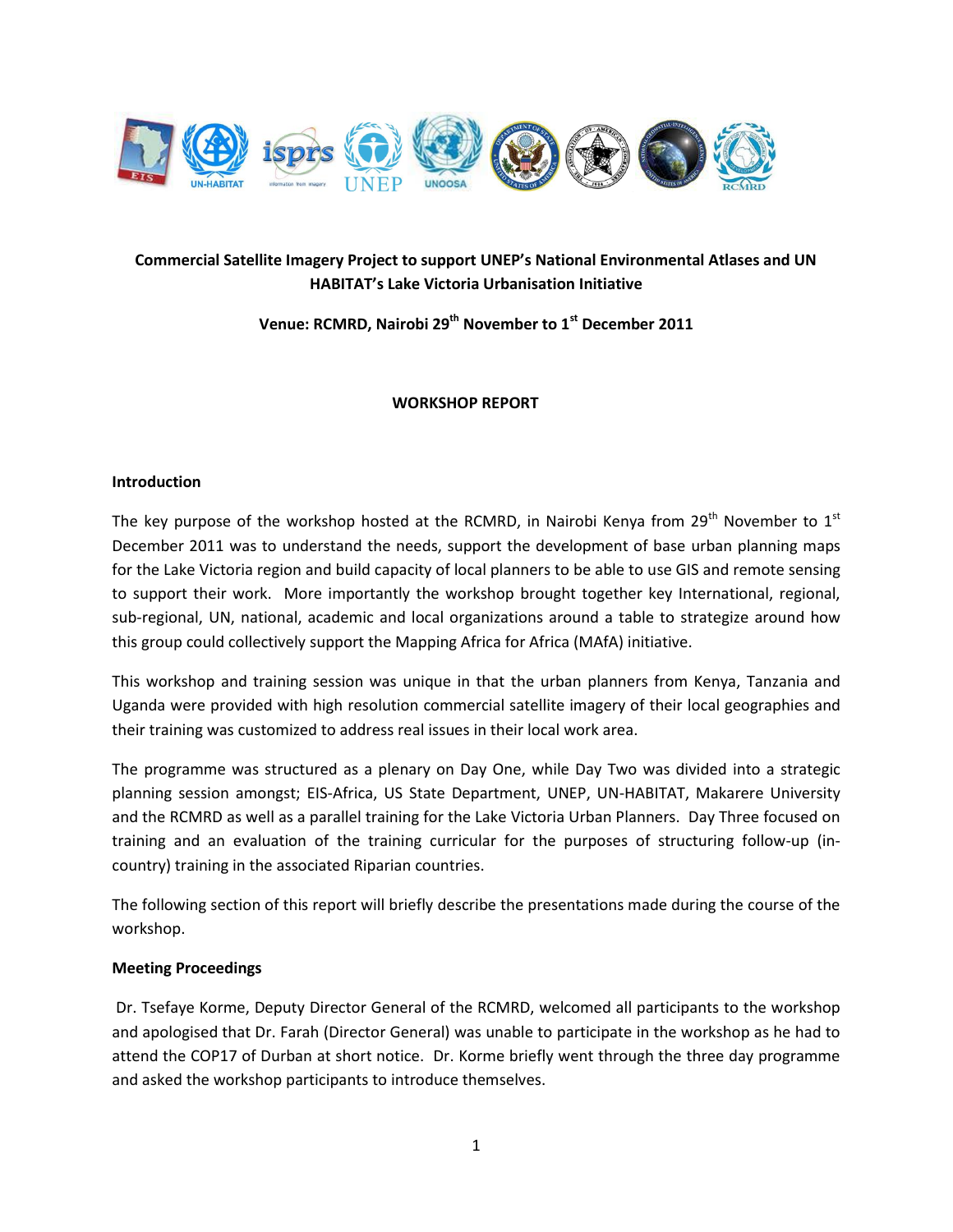Dr. Korme gave a brief history of the RCMRD, the role it played as a regional representative of ISPRS and also outlined his organizations key activities as well as their role over the past seven years in supporting urban planning in Lake Victoria.

Sives Govender, of EIS-Africa presented a welcome message on behalf from Prof. Ian Dowman, First Vice President of ISPRS.

The message delivered described ISPRS's pleasure in being able to contribute to this initiative that promoted capacity building in Africa. Prof. Dowman's message further described his belief that the essential ingredients to any capacity building programme were that there should be a coordinated approach from international organisations; projects should be related to local needs; data should come from satellite operators; and software should be provided from industry. Furthermore the projects must be sustainable. This project, he stated in his message, contained all of the first group of requirements and he hoped that the involvement of UN-Habitat and the US Department of State would ensure that it is sustainable.

Mr. Govender informed the participants that the ISPRS Congress will be held in Melbourne, Australia, from 25 August - 1 September 2012.

Finally, Prof. Dowmans message wished that the meeting was successful and productive and he sent his apologies for not being able to attend but hoped to see you at other similar events in the future.

Dr. Axumite Gebre-Egziabher, Director Global Division, UN-HABITAT acknowledged and recognized all the key organizers and participants of the workshop. She then stated that UN-HABITAT was very happy to collaborate with ISPRS, the US State Department and EIS-Africa in its Lake Victoria urban planning programme. She described that the urban planning programme in the region was borne out of the need to provide spatial frameworks to guide physical interventions that are meant to promote environmental sustainability and reduce poverty. This was a cross cutting and complementary initiative to nine programmes by the UNHABITAT that are expected to deliver long term and short term detailed urban plans.

Dr Auxmite reflected that more than half of humanity lives in urban areas. UN-HABITAT studies show that the future increase of the urban population will happen in the small and medium urban centres. The Lake Victoria region is home to an estimated 25 million people whose livelihoods depend on the resources of the region. She indicated that the continued existence of this population is under threat as a result of the negative environmental impacts of the secondary towns in its catchment area. Further most of these secondary towns are experiencing rapid urbanization of 3-7% per annum and are the main generators of pollution entering the Lake. This has therefore promoted UN-HABITAT, other agencies, regional bodies, and national governments of the Riparian countries of Lake Victoria to support various initiatives in the region in bid to promote environmental sustainability and reduce poverty.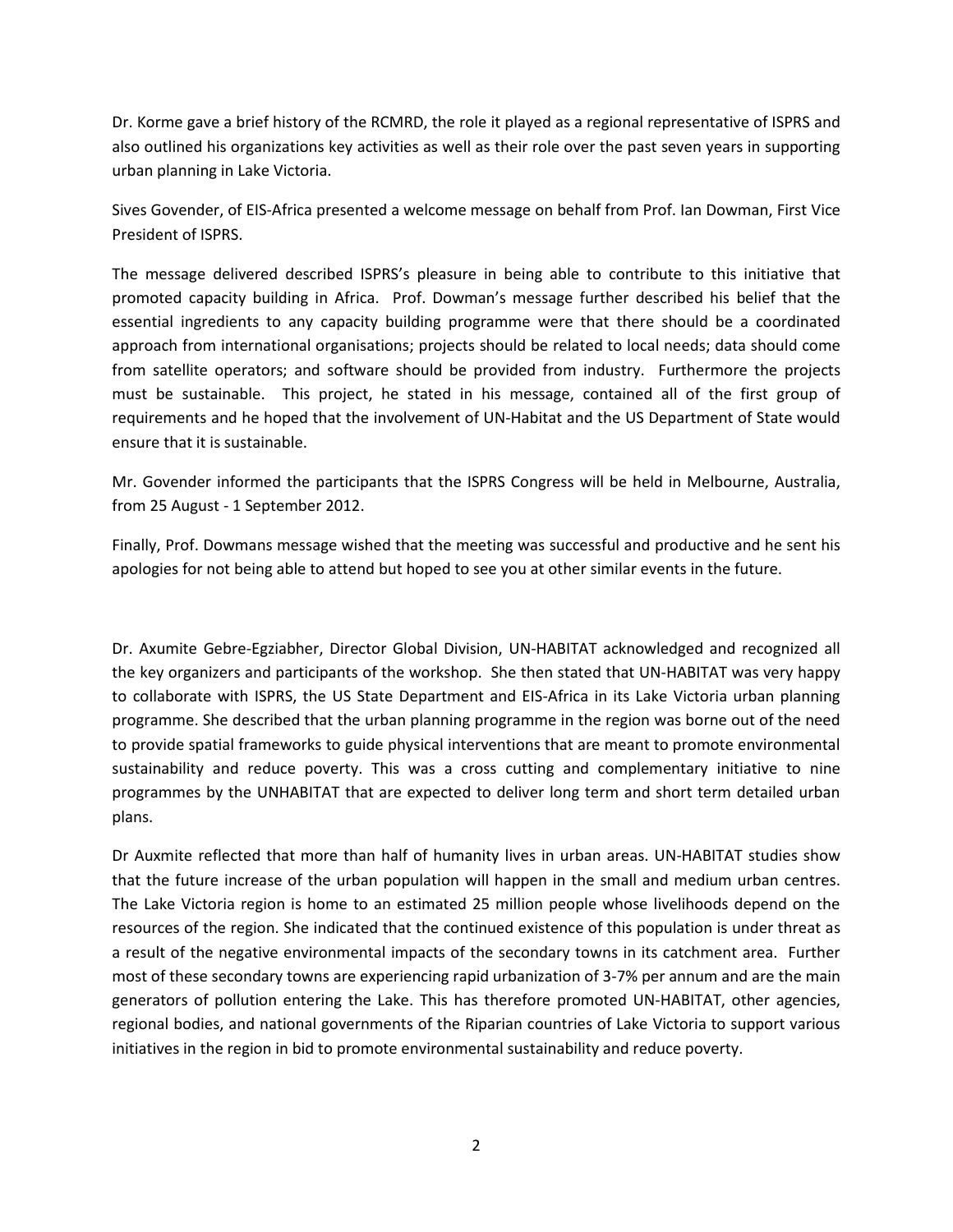According to Dr Auxmite, Phase One of the urban planning programme in the region involved the towns of Homa Bay and Kisii in Kenya, Masaka, Kyotera and Mutukula in Uganda, and Bukoba and Muleba, and Mwanza in Tanzania. Phase two included fifteen secondary towns in the five East African countries of Kenya, Uganda, Tanzania, Rwanda and Burundi and it has been designed in the framework of LVWATASN Phase two which is on capacity building.

Dr Auxmite indicated that a review of phase one of the programme reflects that a lot has been accomplished in terms of the objectives of the programme. According to her long term plans had been finalized for the towns of Homa Bay and Kisii, Masaka, Kyotera and Bukubo, and short term plans have been finalized for Mtukula, Muleba and Mwanza. However she indicated that the one key obstacle in the preparation of these plans has been the unavailability of geo-spatial data sets to support urban planning. Urban local authorities in the region have found this to be a very expensive venture given that they have very small budgets. It is therefore Dr Auxmite's hope that the collaboration with the State Department, EIS-Africa and other relevant partners in making the data sets available as well building the capacity of the respective urban planners in mapping skills will go a long way in ensuring that the UN-HABITAT programme becomes a success.

In conclusion Dr Auxmite wished the workshop participants a successful and enjoyable training session.

Joseph Murphy, the Permanent Representative, U.S. Mission to UNEP and UN-HABITAT gave a special address, on his role working on behalf US State Department in liaising with UNEP and UN-HABITAT in supporting their programme of work in East Africa with particular reference to the Riparian States.

He was very aware of the urgent need for satellite imagery to support activities around sustainable development. He reinforced the State Department's commitment to development in Africa and acknowledged the power of technology and more importantly partnerships. He was pleased to participate in this meeting as the Lake Victoria area has been one of focus areas especially in terms of water and sanitation projects. He related how he saw firsthand how rapid and unplanned urbanization impacted people and the environment. He mentioned that the Executive Director of UN-HABITAT emphasized planning for sustainable development. He cautioned that you have to have accurate data and capacity building but tools, information and planning must be turned into action.

He described too, how the UNEP Atlases have proven to be effective and powerful communication tools. He concluded by wishing participants a fruitful three days ahead.

Mr. Sives Govender, the Executive Director of EIS-Africa, described his organization and their key activities undertaken to support Mapping Africa for Africa, the development of fundamental geospatial datasets and its collaboration with the Association of American Geographers, the US State Department and the NGA in providing African countries access to high resolution imagery to support the derivation of base maps and fundamental datasets. He described how EIS-Africa was a key implementing partner of MAfA and executive working group member of UNECA's CODIST which was responsible for driving Spatial Data Infrastructure in Africa.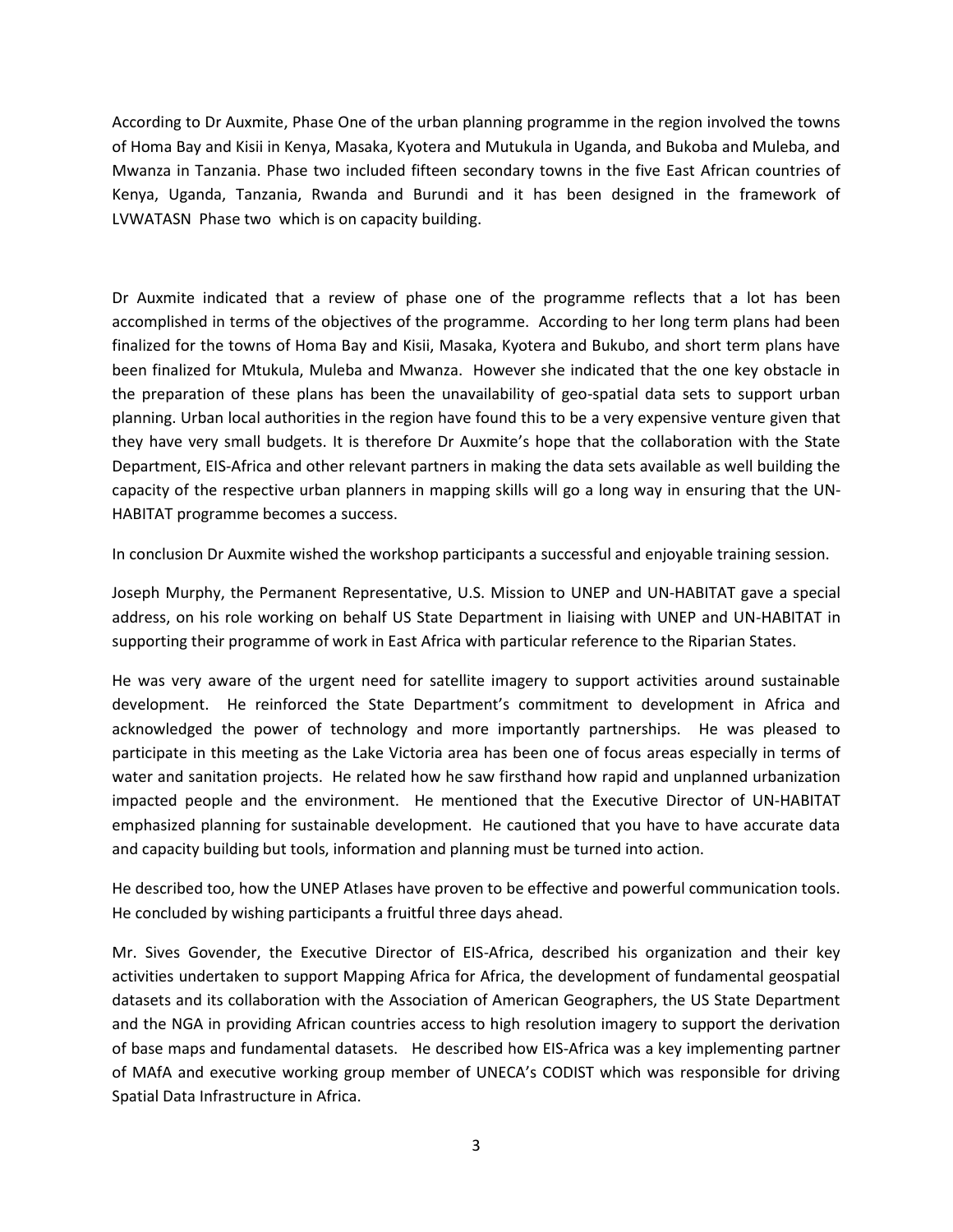He further described that geospatial data and information was key to effective planning and ultimately decision-making in Africa and that satellite imagery was vital to planning process. The lack of access to satellite imagery of high resolution was a great barrier to development together with the lack of appropriate infrastructure and skill at the local planning level.

This workshop, funded by ISPRS, a member of EIS-Africa would for the first time bring a group of partners who, with their combined strengths address the issue of data access and more importantly customized GIS and remote sensing training to address real-life issues. He also described this event as hopefully the first of many to assist UNEP and UN-HABITAT. He finally thanked all the participants and a special message of gratitude was made to Prof. Ian Dowman and ISPRS and UNOOSA for providing financial assistance that made the workshop a reality.



Picture of participants of training workshop

Mr. Paul Bartel, Humanitarian Information Unit, US Dept of State described his work in the office of the State Geographer and discussed the Global Dialogue for Emerging Science and Technology (GDEST) initiative in Africa to support geospatial science and technology for sustainable development. He described how information, if shared is valuable and that was the essence of GDEST i.e. share, collaborate, build and strengthen partnerships, build upon existing networks of excellence. He saw MAfA as an African driven initiative which had a clear strategy and goal, which with international support through activities such as GDEST could gain momentum. He saw this workshop as more than a project but as a starting point for a long term initiative and therefore said that supporting UN work in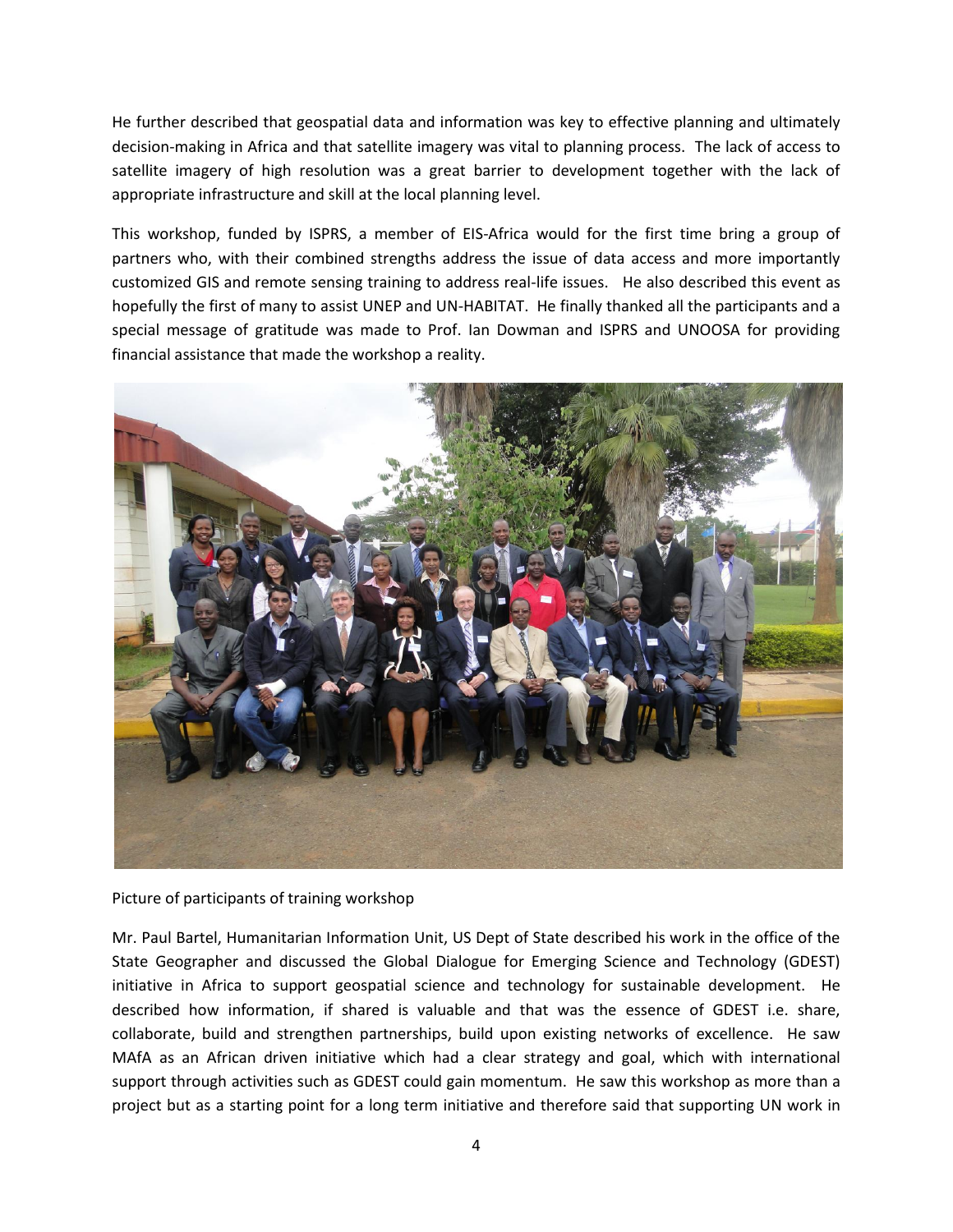Africa as a logical approach. He went on to describe how Government needed data and information for transparency, credibility, accountability and civil society needed it for mapping local geographies and ultimately informing government.

He stressed that USDOS would support collaboration amongst the UN agencies, civil society, academia and countries but that the satellite imagery provided came at a high cost and that the imagery had to provide maximum benefit to the recipients. This imagery had to effectively used and the base maps created and methods used must be demonstrable so has to benefit others.



Urban Planners from Kenya, Tanzania and Uganda during GIS training.

Mr. Frank Turyatunga, UNEP DEWA, described his division's programme of work and role in Africa in particular the development of the African Environmental and Water Atlases. These Atlases utilized photos, satellite images and graphics to tell a story that was more easily presented to decision-makers. The Atlases were described has also providing "hope-spots" and not just doom and gloom scenarios. These Atlases have now also developed into national products, with Kenya and Uganda completed and Rwanda almost finalized.

Mr. Turyatunga elaborated that accessing satellite imagery is still a huge problem as many African nations internet connectivity makes downloading data virtually impossible and that we need to empower regional hubs like EIS-Africa to assist with data access. He also mentioned that we should look at a long term strategy and not stop gap measures. He went on to say that while the images provided in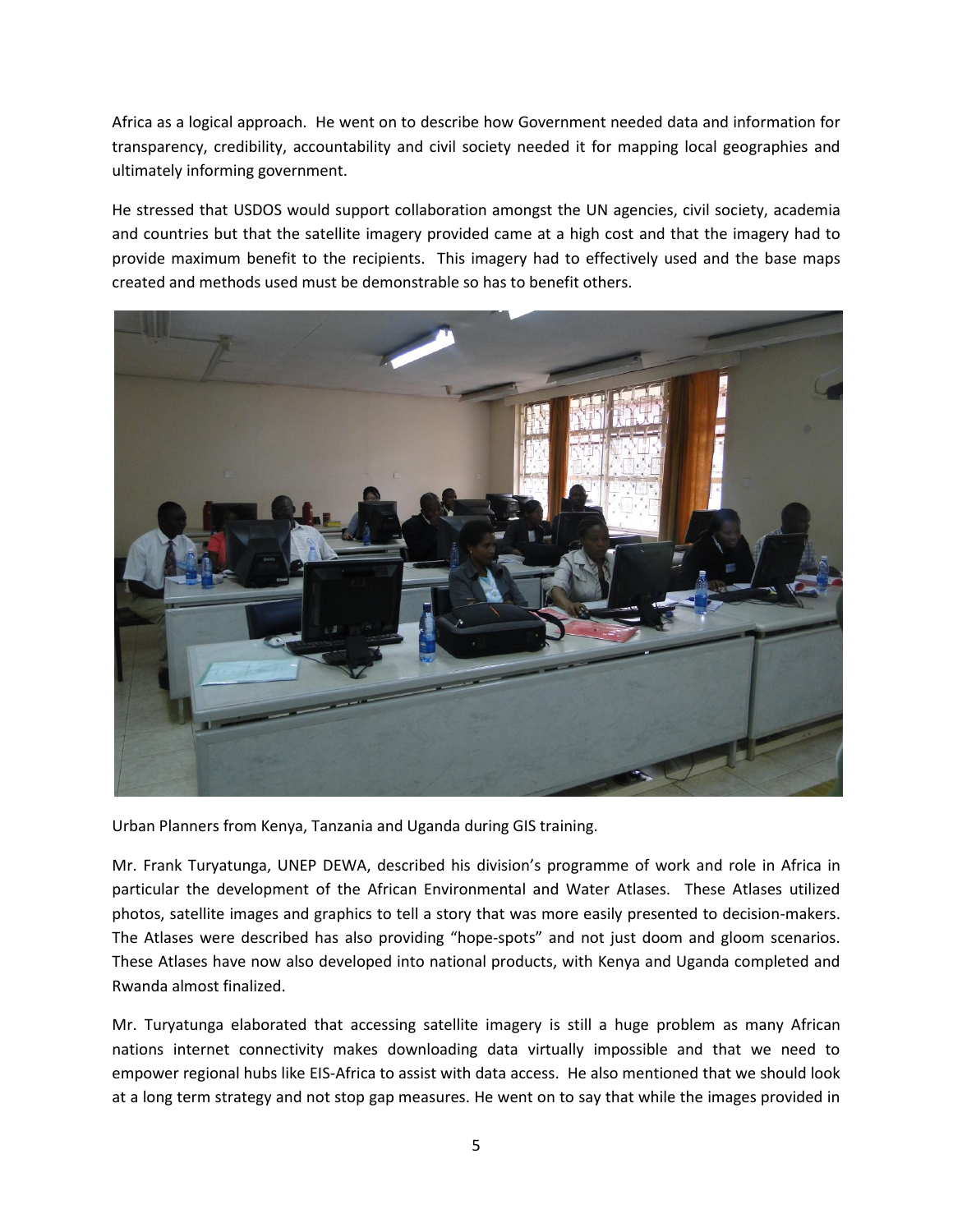UNEP Atlas's are useful they cannot evaluate the management of the environment. Much of the work has to be done on the 'then what". We must be able to provide decision makers with scenarios and options through a narrative. Finally he concluded by saying that geo spatial products must bridge the science to policy gap. Often this is major shortfall.

The next part of the workshop had presentations from Uganda and Kenya detailing reports around the first phase of the commercial imagery project.

Dr Shuaib Lwasa of Makerere University acknowledged USDOS, NGA, AAG and EIS-Africa for providing high resolution commercial imagery for Kampala. This imagery was used to study and analyse urban sprawl and utilized the University undertaking applied research. He described how Kampala city centre had grown from being 38 square kilometres in the 1920's to close to 900 square kilometres at present. Analysis through the interpretation of satellite imagery allows for robust acknowledgement for decision making. Dr Lwasa described there methodology of using reflectance values to identify features, but stressed that ground truthing is also necessary. Finally he stressed that knowledge is dynamic and that the role of African universities is important to move from capacity building to capacity development.

Mr Eric Khamala delivered a presentation on behalf of Dr Wilbur Ottichilo of the Kenyan Parliament around Emuhaya District Council's information system. He described how geo information is being used for rational development planning in Emuhaya. This district is 177 square kilometres with a 127 000 people. He also described that the imagery received from EIS Africa in January 2011, together with photographs and fieldwork allowed for the development a of a comprehensive district information system. Base maps and other key socio-economic data are available on the website [\(www.Emuhaya.gov.ke\)](http://www.emuhaya.gov.ke/). The information system developed is available to all citizens and supports community participation, transparency and accountability. He concluded the presentation by stating that the use of GIS and remote sensing is a vital tool that can used at local level throughout South Africa.

Dr Jossy Materu of UN-Habitat spoke on the strategic urban planning in Lake Victoria. He reflected that urbanization was growing at a rate of between 3 to 7% per annum, and at the same time the planning profession was being neglected, especially around Lake Victoria. The consequences around Lake Victoria are magnified . Dr Materu stressed the need for long term training and support to urban planners in the Riparian countries around Lake Victoria so as to avoid disasters experienced in bigger cities. UN-Habitat is also faced with challenges around the maintenance of equipment, access to appropriate hardware and software but also dealing with issues of trust al local government level. Dr Materu mentioned the case of the Kisumu GIS centre, which was funded by donor agencies as an isolated example of infrastructure at local government level. He stressed however that most other local offices do not have basic amenities such as water and electricity. Finally Dr Materu appealed to the group to develop a long term strategy to facilitate data access, GIS training and the acquisition of GIS software to support the fifteen "secondary " cities of the lake Victoria urbanization project.

The final session of day one focused on presentations from local planners from Kenya (Physical planning, Department of Lands; Municipal Council of Kisii; Municipal Council of Homabay; and City Council of Kisumu), Tanzania (Geita District Council; Tabura Municipal Council; Sengerema District Council and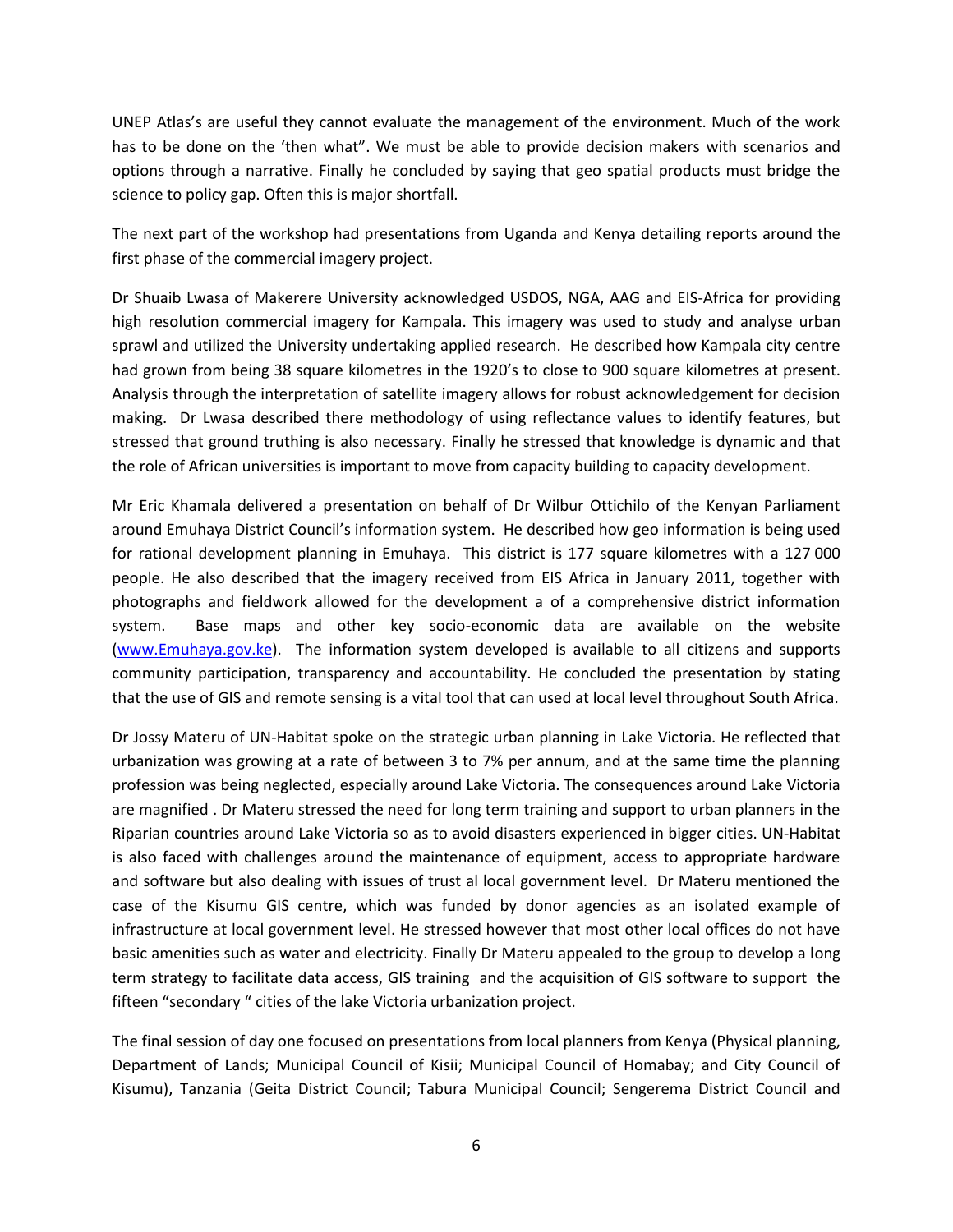Bukoba District Council) and Uganda ( Rakai District Local Government and Masuka Municipal Council). All the urban planners presented information regarding the geographic extent,' population statics and socio-economic characteristics of their areas. They also described the various legislative frameworks within which they operate. For example in Tanzania land belongs to government and until 1999 al land had no value. The 1967 land acquisition act described government as the owner of land and citizens merely as occupiers. In Kenya there was a mixture of lease title and freehold title.

In terms of training there was also no clear responsibility, in some cases central government, in the form of planning ministries were responsible for training of urban planners. Local planners at the secondary cities around Lake Victoria were often employed by the Local authority which have no funds to support training were its need most. It was reported by the planners present that some of their base maps used originated from the 1960's and while there were isolated examples of projects to support local municipalities; many didn't even have computers to use.

The picture painted by the urban planners was a bleak one. They are in desperate need for support in basic GIS and remote sensing training to develop base maps for strategic urban planning. They require up to date, high resolution satellite imagery as well as appropriate GIS software.

Day 2 and day3 of the meeting was tailored to provide specific urban planning and GIS training in using local data, but it must be stressed that this is merely a start to make real differences to the Lake Victoria area. All the partners involved at the meeting, including organizations such as Esri and the ISPRS must be brought together to discuss these issues further.

## **Conclusion**

This workshop funded by the ISPRS, was hugely necessary to understand the real needs of urban planners of Lake Victoria.

Data access alone will not make any difference to these communities. The needs of the urban planners are great but if organisations like EIS-Africa could use its international and continent wide network to leverage broader, financial and technical support there is an opportunity to make a significant positive impact on the cities around Lake Victoria.

However any intervention must incorporate engagement with the East African Economic Commission as some of the challenges raised pointed to the lack of policies and legal frameworks at the local level to support integrated urban planning.

Finally within the financial constraints articulated the group gathered also looked at the use of open source GIS software and participatory/Volunteered Geographic Information systems as options to sustain the process. Customised training to meet the planners' daily needs must be structured using the expertise of Regional technical centres as well as Universities such as Makarere.

Students could assist in producing base-maps and for fieldwork. This will give students practical experience which could be credited to their coursework and also serve to train urban planners.